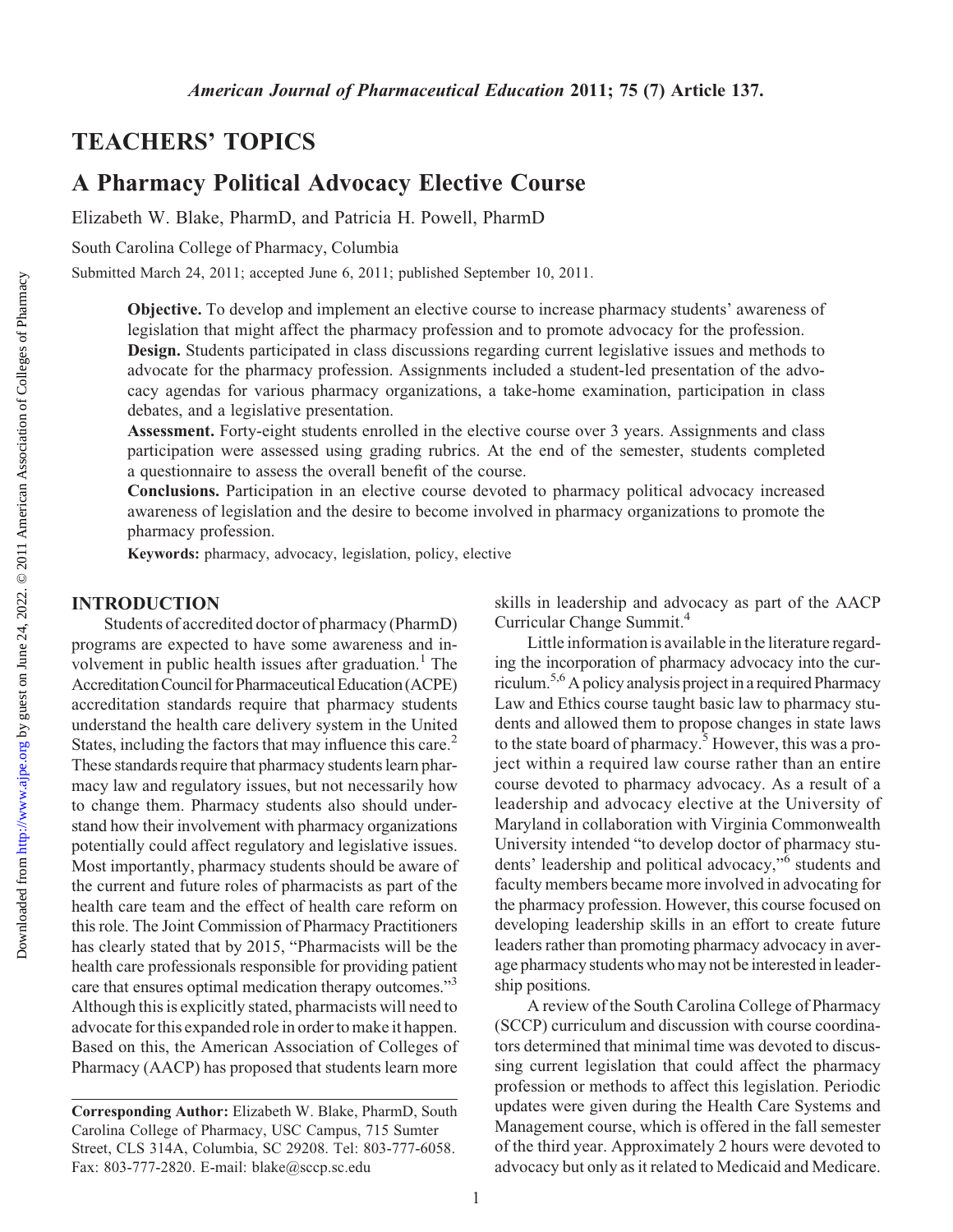Student organizations minimally exposed students to the advocacy efforts of pharmacy organizations. Additionally, the newly integrated SCCP increased the requirement for electives to 8 hours. Because the previous curricula for the Medical University of South Carolina (MUSC) and the University of South Carolina College of Pharmacy required fewer elective hours, faculty members were requested to develop more elective courses. To meet this demand and to increase student exposure to legislation and advocacy, the Pharmacy Political Advocacy elective was created.

## DESIGN

The Pharmacy Political Advocacy elective was offered initially to second- and third-year pharmacy students in the spring semester of 2008. Due to time constraints and room availability, however, the course was limited to second-year students. At this point in the curriculum, second-year pharmacy students had completed mostly basic science courses and an Introduction to Drug Information and Self-Care and Complementary Medicines course. During the same semester as the elective, students began their first pharmacotherapy course and an outcomes course. As the elective did not require a strong knowledge of clinical sciences, faculty members felt it was appropriate for all student levels. The 2 credit-hour elective met for 2 hours 1 day a week. The goal of the course was to increase pharmacy students' awareness of and involvement in legislative issues affecting the pharmacy profession and/or healthcare by providing various ways for them to become advocates and influence legislative decisions. Students were required to actively participate in class discussions and work with their peers to present various assignments related to advocacy and legislation. In addition, students learned how to identify their legislators and any legislation that may pertain to the pharmacy profession, and then determine methods to support the legislation or recommend revisions that would make the legislation more

amenable to the practice of pharmacy. The objectives for the course are listed in Table 1 and were designed using all levels of Bloom's Taxonomy in order to provide students with basic knowledge of political advocacy and then have them use that information to advocate for the pharmacy profession.7

The elective convened during spring semester 2008 to coincide with the session of the South Carolina Legislature. Because the SCCP-Columbia campus is located 2 blocks from the state house, students had easy access to state legislators, 3 of whom were pharmacists. Columbia also is a central location for many state-based health care organizations, increasing the availability of guest speakers who advocate for pharmacy and other health professionals. Because of the interactive nature of the course, the elective was offered only at the Columbia campus and not by distance technology to the college's other campus.

The initial class session included an orientation to the course and an overview of the legislative process, highlighting the points in the process at which the greatest impact on a specific bill could be made by a citizen, advocate, or lobbyist. Additional class sessions consisted of either a topic discussion or a facilitated discussion by an invited guest. Guest speakers were selected based on their current role in creating or influencing pharmacy legislation or regulatory issues. Table 2 shows the variety of speakers who have participated in the course over the past few years. Optimally, guest speakers with varying opinions on current issues were recruited to expose students to diverse views and encourage them to form more objective positions on topics. The diversity of content allowed students to learn about the process of passing legislation and developing policy statements for pharmacy organizations, as well as to debate current legislation. Students toured the South Carolina State House to learn more about the legislative process. When possible, students were invited to attend subcommittee meetings in which pharmacy legislation was discussed. Feedback from students in the first

Table 1. Course Goals and Objectives for a Pharmacy Political Advocacy Elective Course

#### Goals:

To enable pharmacy students to become actively involved in legislative issues affecting the pharmacy profession and/or healthcare by providing them with various ways to become advocates and influence legislative and administrative decisions.

## Objectives:

- (1) To define advocacy and mechanisms to become an advocate
- (2) To outline the effect of current legislation on the practice of pharmacy
- (3) To review current legislation and recommend revisions that would be more amenable to the practice of pharmacy
- (4) To engage in interactive commentaries regarding current legislation and evidence-based medicine
- (5) To analyze the viewpoints of local and national representatives regarding current legislation and develop a plan to support or oppose these viewpoints
- (6) To interact with policymakers and legislators and learn appropriate mechanisms for contact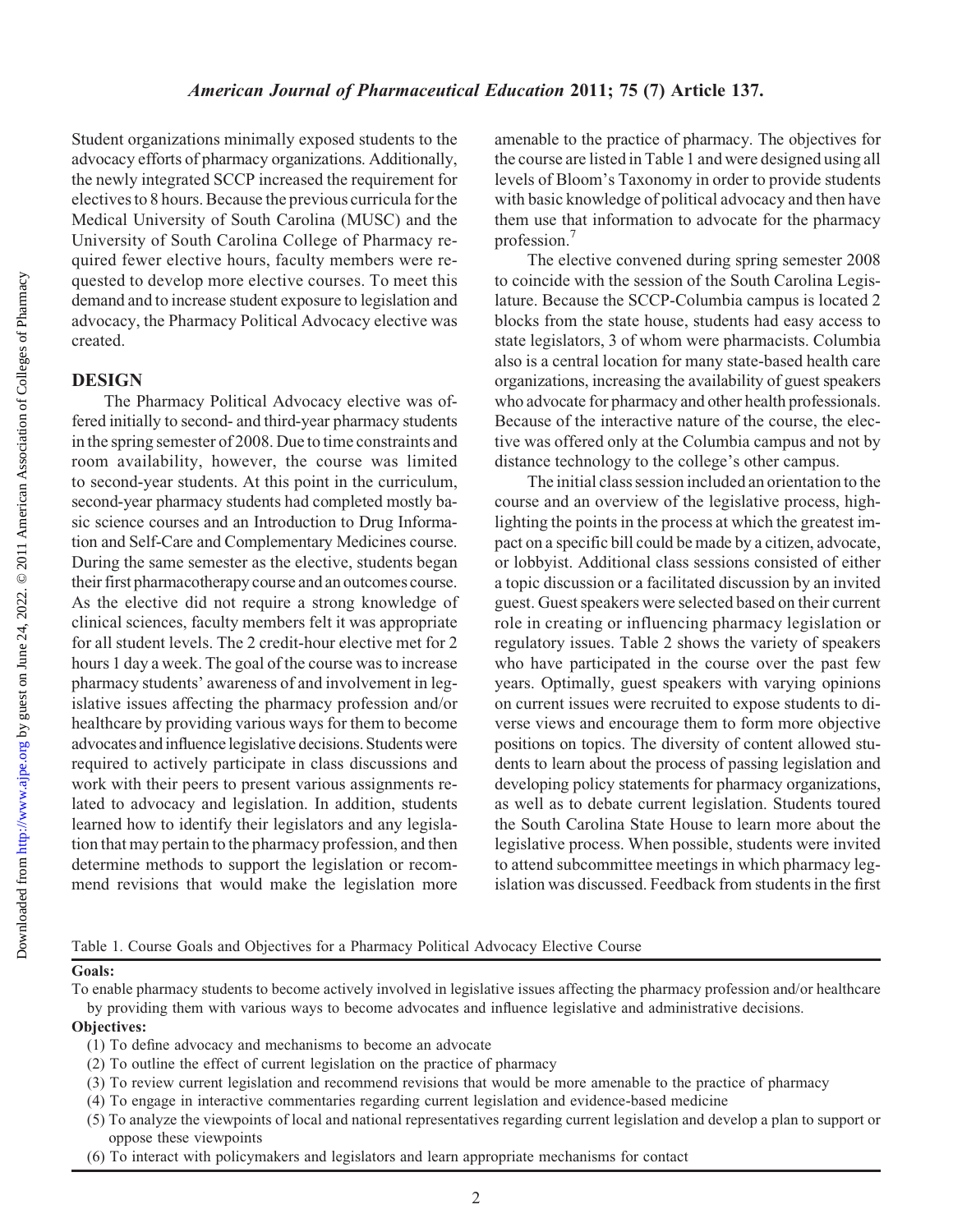national level

|                 | Table 2. Guest Speakers in a Pharmacy Political Advocacy |  |  |
|-----------------|----------------------------------------------------------|--|--|
| Elective Course |                                                          |  |  |

course offering led to a requirement in subsequent course offerings for students to either attend the House of Delegates meeting for the South Carolina Pharmacy Association or watch the archived video of the most recent South Carolina Board of Pharmacy meeting. The remaining class sessions focused on discussions of current issues and student assignments facilitated by the course coordinator.

The first offering of this class occurred in spring 2008, during the presidential primaries, which provided a great opportunity to talk about each candidate's platform for health care reform. Students enrolled in subsequent semesters were able to review the development of the Patient Protection and Affordable Care Act and the implications of this legislation for pharmacists. Additionally, in some offerings of the course, students were required to present summaries of how specific pharmacy organizations advocated for the pharmacy profession, not only for health care reform, but also for other important issues. Because USC is a state-funded institution and requires faculty members to prevent their personal political beliefs from influencing students and other employees, great effort was taken to present multiple sides of each issue, remain objective, and limit political bias. A disclaimer for this objectivity was not specifically described in the syllabus but was mentioned verbally throughout the semester.

Multiple activities were assessed throughout the semester to calculate the final grade. Although the weight assigned to each activity changed as the course evolved, the components of the final grade remained the same (Table 3). To promote active engagement with guest speakers and faculty members, students were required to interact and be involved in discussions and were assigned a grade for class participation. Students also researched controversial

topics in the pharmacy profession and engaged in debates with classmates (eg, creation of a separate class of behind-the-counter medications, the pharmacist's right to refuse, and allowing direct-to-consumer advertising of prescription drugs.

Halfway through the semester, students completed a midpoint examination. As the examination assessed the applicability of knowledge learned in the class, students were given 2 to 3 weeks to return the examination. The students were required to provide detailed responses to the questions and to reference the source used for each answer. Questions varied in complexity from students determining the specific legislators for the district in which they lived based on their zip code, to preparing a response to a legislator in support of or opposition to a current controversial topic. Students also were required to research other issues that might not have been discussed in class and to provide a summary of the issue and reflect on the possible outcomes associated with it. The examination assessed skills the students would need in the future to research various issues and then advocate for or against them.

The final assignment for the course was preparation of a legislative presentation. For the most part, students worked in teams of 2 to complete the assignment. Based on trial and error, the presentation assignment changed over the years. In the first offering of the course, students reviewed the health care reform platforms of 1 of the top 2 Republican and Democratic presidential candidates. The next year, student teams were required to contact the office of a US senator or representative to prepare presentations to determine the legislator's support of or opposition to the health care reform proposal submitted by the president of the United States as well as potential changes the legislator would recommend for the proposal. The presentation assignment also was required in the third offering of the course in 2010, but changed considerably. Students paired up to summarize the legislative process along with several state and national legislative and regulatory issues that would affect the pharmacy profession, including the Patient Protection and Affordable Care Act. The students then combined their work into a single presentation to present to other students in the pharmacy program at a

Table 3. Grading Components in a Pharmacy Political Advocacy Elective Course

| Component                | Percentage of<br><b>Final Grade</b> |
|--------------------------|-------------------------------------|
| Take-home Test           | 30                                  |
| <b>Debates</b>           | 20                                  |
| Legislative Presentation | 30                                  |
| Class Participation      | 20                                  |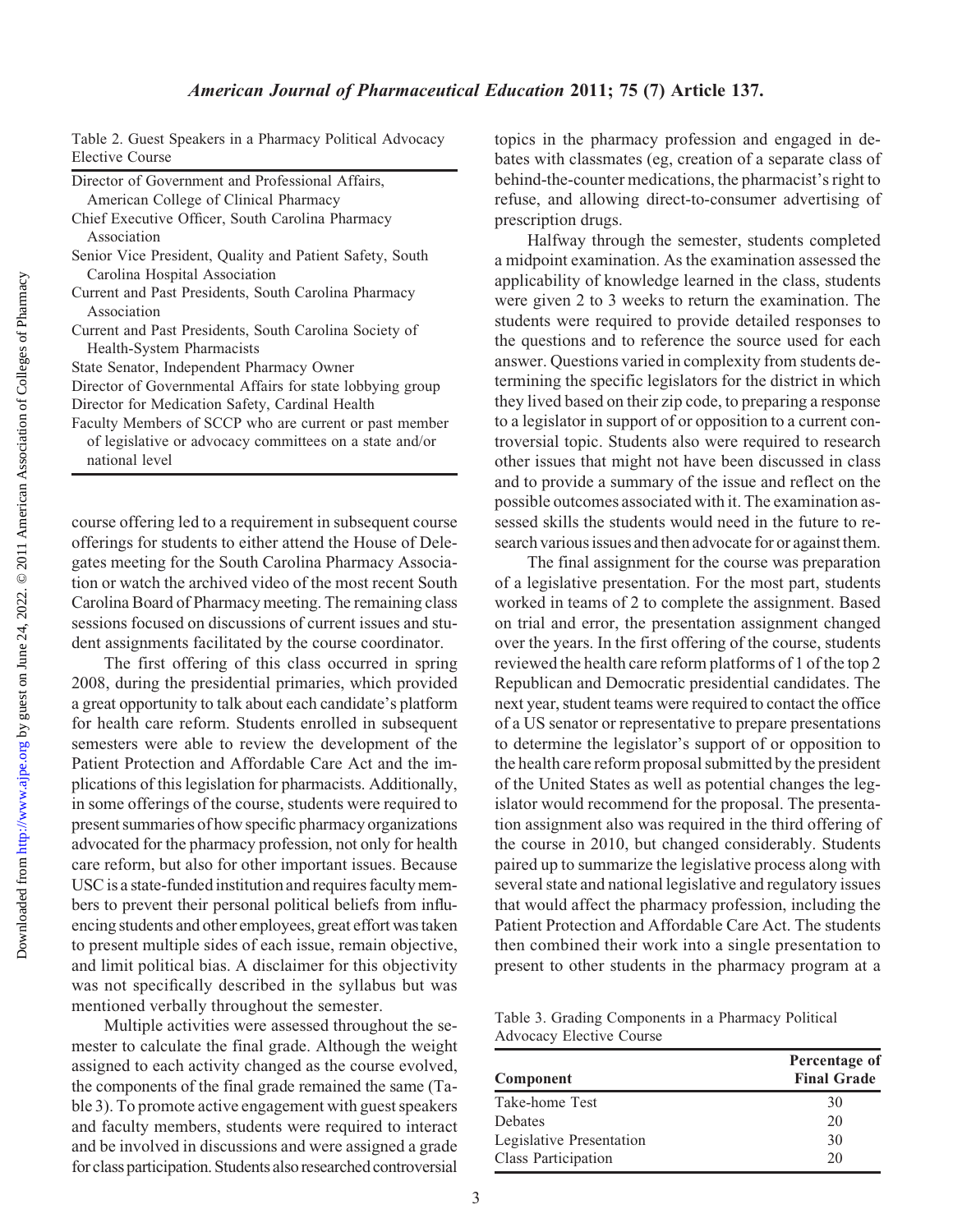Downloaded from

monthly meeting of the Academy of Student Pharmacists and the Student Society of Health-System Pharmacists. This allowed the students enrolled in the elective course to share their newly gained knowledge in the hope of increasing awareness among and future involvement of other students in advocating for the pharmacy profession.

## EVALUATION AND ASSESSMENT

Forty-eight students completed the Pharmacy Political Advocacy elective from 2008 to 2010. Enrollment increased from 9 students in the first course offering to 20 in the third course offering. For the first 2 offerings, the elective was designated as a pass/fail course; however, based on student comments, it was changed to a graded course in 2010.

Grading rubrics were used to assess class participation, debates, and legislative presentations (Appendix 1 and Appendix 2), and students performed well on all assignments. Point values were assigned to each question of the take-home examination, with a maximum possible score of 50 points. The average cumulative score for the examination was 96.9% with a range of 80% to 100%, demonstrating the applicability of knowledge gained from the course.

## Course Assessment

At the conclusion of each semester, students completed an anonymous 45-item course assessment. The questionnaire collected demographic information, quantified students' previous political activity, and assessed changes in their political knowledge and awareness after completion of the elective. Student perceptions about the elective also were assessed using a standard 5-point Likert scale (1 = strongly disagree to  $5$  = strongly agree). The Institutional Review Board for Research with Human Subjects at USC approved assessment of the Pharmacy Political Advocacy Course as an exempt study.

Over the 3 course offerings, 40 students completed the course assessment (83.3% response rate). The average age of respondents was 23 years with a range of 21 to 33 years. A slight majority of respondents were female (52.5%). Only 13 respondents (32.5%) had ever taken a college political science course. Since beginning college, 67.5% had served in an elected position for an organization. Additionally, most respondents were members of a pharmacy organization (72.5%) with 50% of all respondents active in multiple pharmacy organizations. At the conclusion of the semester, 37 of the 40 respondents declared that they definitely would or might become involved in a pharmacy organization in the future.

Although a few students knew how to access or obtain legislation affecting pharmacy prior to taking the elective, 92.5% and 95% of students learned how to access and obtain information, respectively, after completing the elective. Most students were registered to vote (92.5%), though only 80.6% of respondents who were eligible to vote did so in the 2008 presidential election. The majority of respondents indicated that they believed voting was important and that voting was an effective way to influence change (Table 4). Additionally, most respondents agreed that pharmacists could affect legislation. The majority of respondents indicated that their knowledge of current issues and their awareness of legislation that could affect the pharmacy profession increased as a result of completing the elective.

The course assessment also provided a section for comments from students regarding the strengths and weaknesses of the course. Students most frequently commented that the class highlighted the need to remain aware of current legislation and to become actively involved in advocating for the pharmacy profession. Students also enjoyed the interactive nature of the class. As stated previously, students enrolled in the first offering of the course requested the option of attending a meeting where legislative issues or policies would be discussed. Students also suggested that a letter grade be given for the course rather than just pass/fail. Additionally, they recommended that future students be given the opportunity to advocate for a specific issue being debated by legislators.

The final presentation for the course changed each year for the first 3 years based on the successes and failures

Table 4. Responses of Pharmacy Students Enrolled in a Political Advocacy Course ( $N = 40$ )

|                                                                                                    | <b>Strongly</b> |       |           |                 | <b>Strongly</b> |
|----------------------------------------------------------------------------------------------------|-----------------|-------|-----------|-----------------|-----------------|
| <b>Items</b>                                                                                       | Agree           | Agree | Uncertain | <b>Disagree</b> | <b>Disagree</b> |
| Voting is important.                                                                               | 18              |       |           |                 |                 |
| I believe that voting is an effective way to influence change.                                     | 14              | 18    |           |                 |                 |
| I believe that pharmacists can affect current legislation.                                         | 14              | 23    |           |                 |                 |
| This class has increased my knowledge of current issues in<br>government and public affairs.       |                 |       |           |                 |                 |
| This class has increased my awareness of legislation that<br>would affect the pharmacy profession. | 29              | 10    |           |                 |                 |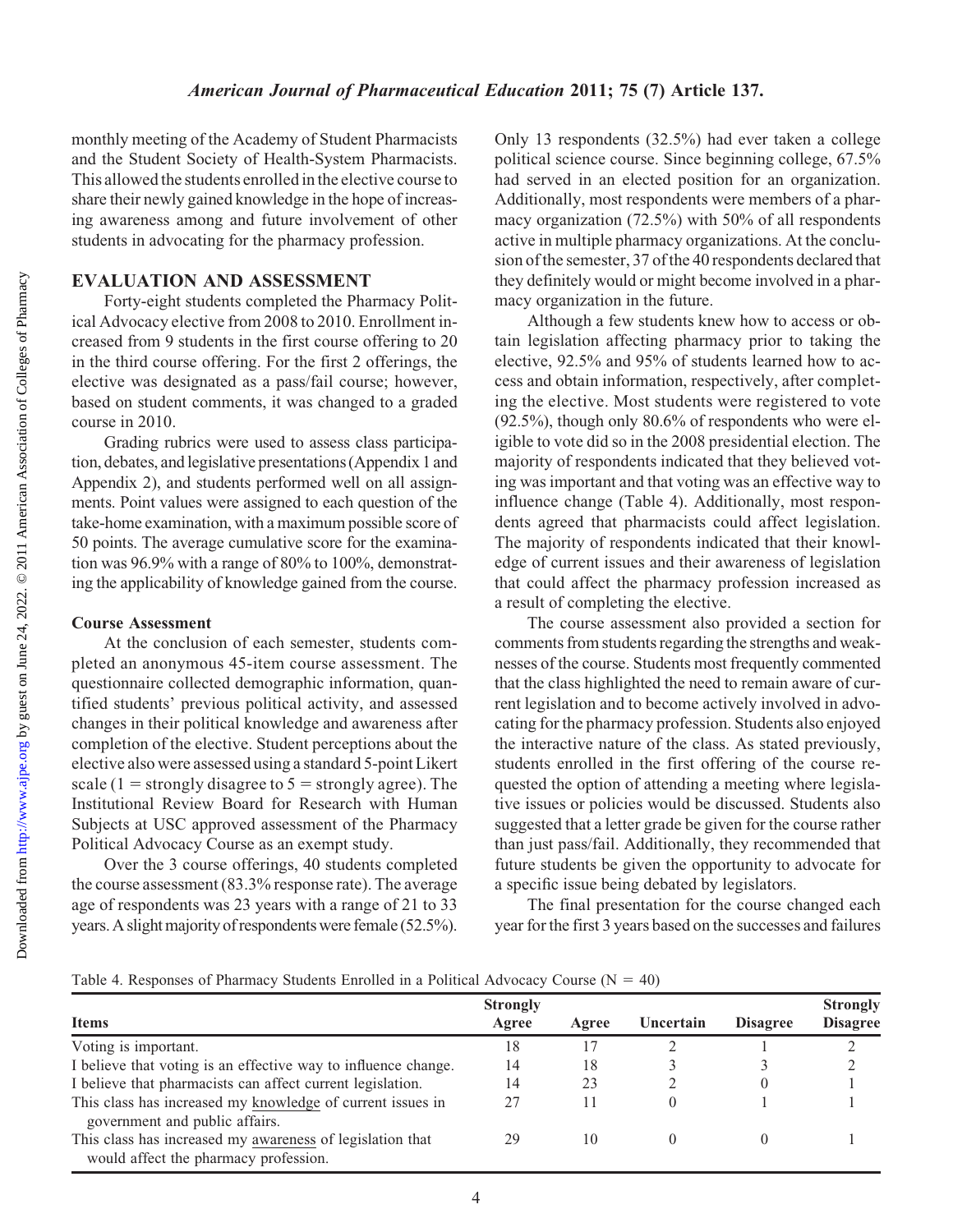Downloaded from

of the initial projects. The presidential candidate presentations the first year were limited by candidate withdrawals during the semester. During the second year, legislators did not respond promptly to student requests for comments. One team finally received a response in August after the class concluded in April. The presentation during the third year proved to be the most successful.

## DISCUSSION

Although some changes were made to the course over the 3 years since its creation, the overall goal of the course remained the same and appears to have been accomplished based on student responses. Once the course has been planned for the semester, little additional work is required of the coordinator except to remain aware of current issues and ensure guest speakers will be available. During the first offering, the coordinator prepared numerous lectures for the course, including a review of the advocacy agendas for several pharmacy organizations. However, the students lost attention easily and did not retain the material taught in the lectures. As a result, responsibility for course learning has been transferred to the students so that the coordinator only has to prepare 2 didactic lectures. Assuming more responsibility for their learning encourages active participation by students throughout the semester and minimizes faculty workload. Although fewer lectures have to be prepared, the coordinator still facilitates class discussions and debates and therefore must remain current on many regulatory and legislative topics.

Although students were given the opportunity to advocate for a specific issue in writing on the midterm examination, they were not required to do so as part of the class. Future offerings of the course may give students the opportunity to practice advocacy rather than just write about it. Caution will need to be used to ensure that the advocacy activity is not perceived as a reflection of the college's position. Additionally, other forms of advocacy will be addressed, including advocating for patient safety and improvement in quality of care. More attention also will be focused on regulatory issues and reasons why pharmacists are not actively involved in political advocacy.

The location of colleges and schools of pharmacy in reference to their state's capitol should not deter them from offering a political advocacy course. Although the location of the SCCP-Columbia campus in the state capitol and near the State House is fortuitous and enhanced this elective, few students actually have been able to attend a committee or subcommittee meeting involving the pharmacy profession because these meetings tend to occur during scheduled class time for required courses. Also, while many pharmacy and health care organizations are located in state capitols, their leaders often are practicing pharmacists/health care professionals who live and work outside of the capitol. For this elective course, several state and organizational leaders drove more than 2 hours to campus to speak to the students. All guest speakers expressed gratitude for the invitation to speak to the students due to a desire to increase student and new practitioner involvement in pharmacy organizations. Although student attendance at a meeting in which legislative issues were discussed was required, students unable to physically attend a meeting have been able to accomplish this virtually as the South Carolina Board of Pharmacy video records their meetings and streams them on the Internet. Students also had the opportunity to travel to other state pharmacy meetings not located in the capitol city.

Although law and regulatory issues already are addressed in required courses, the process of advocating for these laws and issues is not as prominent in the curriculum. Only a small number of students have completed the Pharmacy Political Advocacy elective compared to the number of students who have matriculated through the SCCP–Columbia campus. It would be ideal to begin incorporating more components of advocacy into the required law course. Lack of health policy education is not limited to the pharmacy profession. Delivery of health policy education also varies greatly among US medical schools and many have identified this as an area in which they must improve.<sup>8</sup>

While students' grades and responses suggest that the elective didincrease student awareness of pharmacy-related legislation and promote advocacy for the profession, additional research is needed to measure the lasting impact of this elective. The impact that this elective and various other advocacy activities have on increasing new practitioner involvement in the South Carolina Pharmacy Association is focus of another study.

## **CONCLUSION**

Involvement in a Pharmacy Political Advocacy elective increased students' awareness and knowledge of legislation that might affect the pharmacy profession. Students also demonstrated an increased knowledge of how to advocate for the pharmacy profession. As these students will be the future leaders of our profession, their interest in becoming more involved in pharmacy organizations in the future is encouraging. Colleges and schools of pharmacy could incorporate courses similar to this elective to promote advocacy for the profession.

#### ACKNOWLEDGEMENTS

The authors would like to thank Richard Schulz, PhD, for his contributions to this course and project.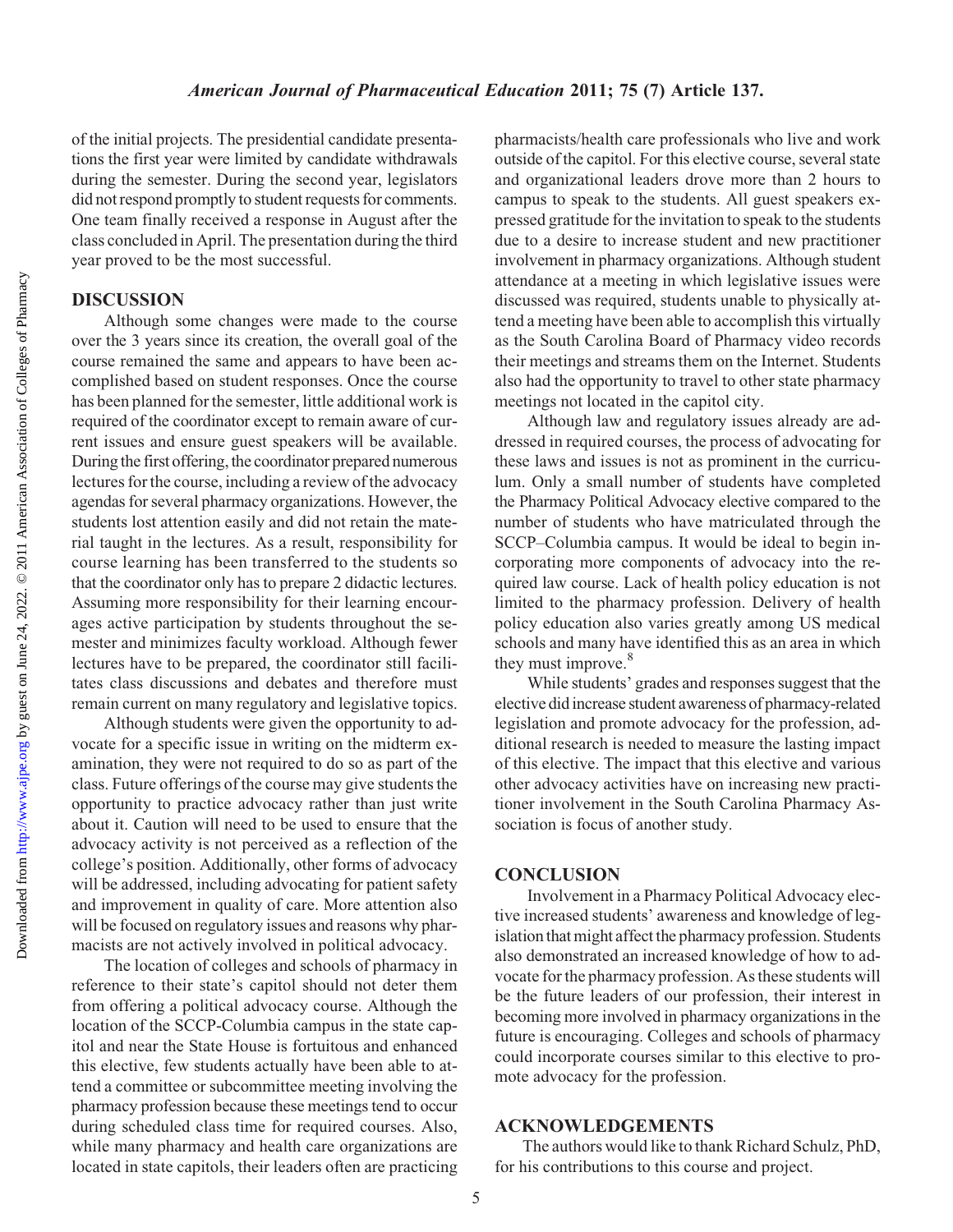## **REFERENCES**

1. American Association of Colleges of Pharmacy, Center for the Advancement of Pharmaceutical Education (CAPE), Advisory Panel on Educational Outcomes. Educational Outcomes, revised version 2004. http://www.aacp.org/resources/education/documents/ CAPE2004.pdf. Accessed July 18, 2011.

2. Accreditation Council for Pharmacy Education. Accreditation standards and guidelines for the professional program in pharmacy leading to the doctor of pharmacy degree. http://www.acpeaccredit.org/pdf/FinalS2007Guidelines2.0.pdf. Accessed July 18, 2011.

3. Joint Commission of Pharmacy Practitioners. Future Vision of Pharmacy Practice. http://www.aacp.org/resources/historicaldocuments/ Documents/JCPPFutureVisionofPharmacyPracticeFINAL.pdf. Accessed August 15, 2011.

4. Jungnickel PW, Kelley KW, Hammer DP, et al. AACP curricular change summit supplement: addressing competencies for the future in the professional curriculum. Am J Pharm Educ. 2009;73(8):Article 156.

5. Smith K, Hazlet TK, Hammer DP, Williams DH. "Fix the law" project: an innovation in students' learning to affect change. Am J Pharm Educ. 2004;68(1):Article 18.

6. Boyle CJ, Beardsley RS, Hayes M. Effective leadership and advocacy: amplifying professional citizenship. Am J Pharm Educ. 2004;68(3):Article 63.

7. Bloom BS, ed. Taxonomy of Educational Objectives. The Classification of Educational Goals. Handbook I: Cognitivie Domain. New York, NY: McKay, 1956.

8. Mou D, Sarma A, Sethi R, Merryman R. The state of health policy education in U.S. medical schools. N Engl J Med. 2011;364(10):e19.

Appendix 1. Grading Rubric for Class Participation in a Pharmacy Political Advocacy Elective

|                                                         | <b>Class Participation Rubric</b>                                                                              |                                                                                                                             |                                                                                                                   |                                                                                                                   |  |  |
|---------------------------------------------------------|----------------------------------------------------------------------------------------------------------------|-----------------------------------------------------------------------------------------------------------------------------|-------------------------------------------------------------------------------------------------------------------|-------------------------------------------------------------------------------------------------------------------|--|--|
|                                                         | 4                                                                                                              | 3                                                                                                                           | $\overline{2}$                                                                                                    | 1                                                                                                                 |  |  |
| <b>Interaction/participation</b><br>in group discussion | Always a willing<br>participant; Responds<br>frequently to<br>questions; Routinely<br>volunteers point of view | Often a willing<br>participant;<br>Responds<br>occasionally to<br>questions;<br>Occasionally<br>volunteers point<br>of view | Rarely a willing<br>participant; Rarely<br>able to respond to<br>questions; Rarely<br>volunteers point of<br>view | Never a willing<br>participant;<br>Never able to<br>respond to<br>questions; Never<br>volunteers point<br>of view |  |  |
| <b>Listening skills</b>                                 | Listens when others<br>talk; Incorporates or<br>builds off the ideas of<br>others                              | Listens when<br>others talk                                                                                                 | Does not listen<br>when others talk.                                                                              | Does not listen<br>when others<br>talk. Often<br>interrupts when<br>others speak.                                 |  |  |
| Preparation                                             | Always prepared for<br>class with<br>assignments and<br>required readings                                      | Usually prepared<br>for class with<br>assignments and<br>required readings                                                  | Rarely prepared<br>for class with<br>assignments and<br>required readings                                         | Never prepared for<br>class with<br>assignments and<br>required readings                                          |  |  |
| <b>Attendance</b>                                       | Always prompt;<br>Attends the entire<br>class; Prepared to<br>start on time                                    | Late to class;<br>Attends the entire<br>class; Almost<br>prepared to start<br>on time                                       | Late to class;<br>Missed $\geq 30\%$ of<br>class; Not prepared<br>to start on time                                | Late to class;<br>Missed $\geq 60\%$<br>of class; Not<br>prepared to start<br>on time                             |  |  |
| <b>Behavior</b>                                         | Never displays<br>disruptive behavior<br>during class                                                          | Rarely displays<br>disruptive<br>behavior during<br>class                                                                   | Occasionally<br>displays disruptive<br>behavior during<br>class                                                   | Almost always<br>displays<br>disruptive<br>behavior during<br>class                                               |  |  |